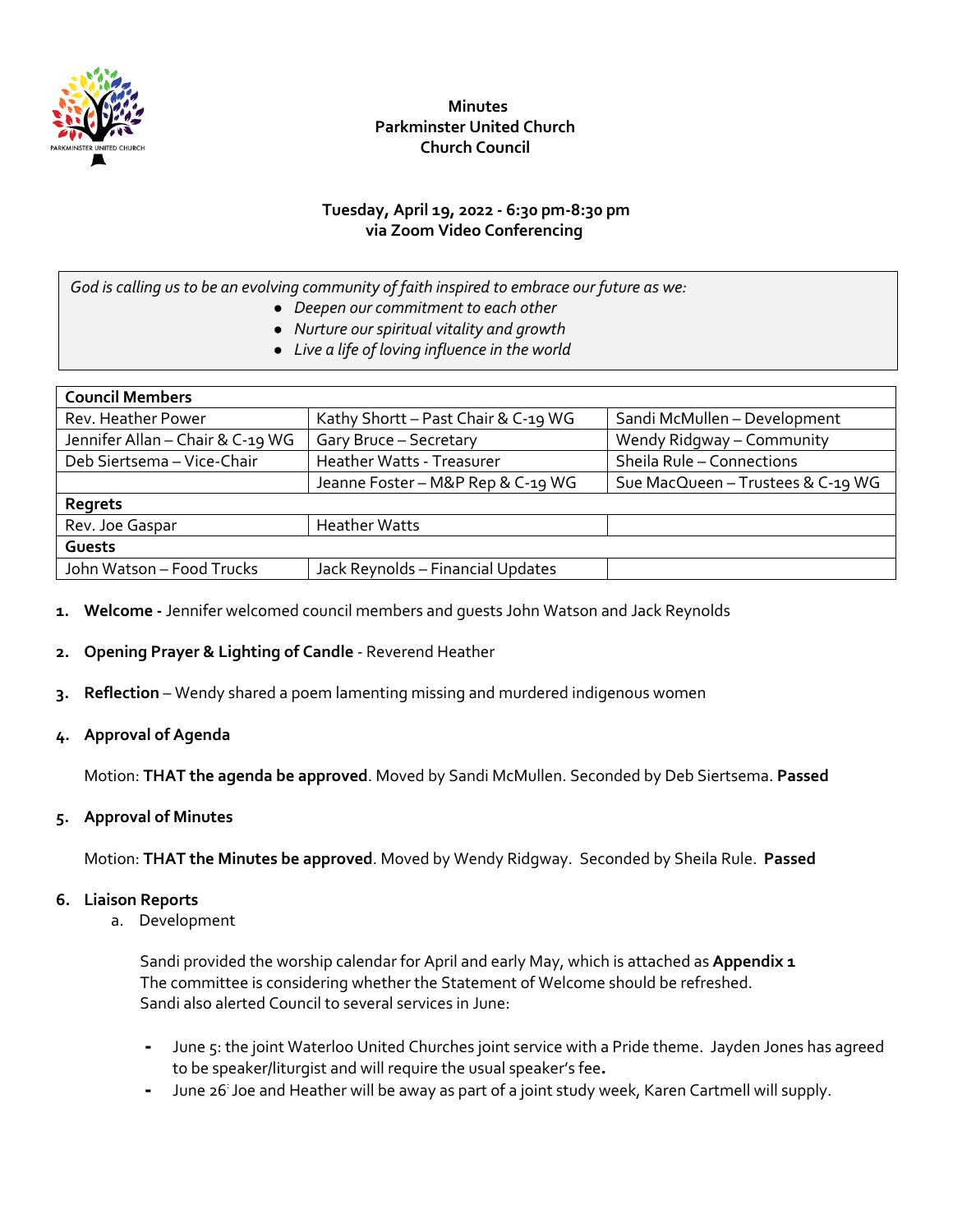

Sandi reviewed the funeral and wedding fees.

Sheila suggested the deadline for payment be listed as 30 days (rather than 15-30), that PUC request a donation for programming rather than a charge for the funeral itself, and that a clause be added to have the client contact the church if the fees are prohibitive. Some similar concerns were raised for the wedding fee schedule. Sandi will bring suggestions back to committee for consideration.

## b. Community

Wendy provided the following updates:

Inclusive: The Committee made recommendations to Kathy Shortt for the website to improve inclusion. PUC is invited to support Red Dress Day, organized by the Healing of the Seven Generations. Inclusive will have a table at Pride on June 4, and a potluck is planned for early June. Outreach: The committee encouraged Council to share the link for the zoom event on April 21<sup>st</sup> regarding the housing crisis in Ontario.

Property: Dishwasher repair is complete. Ongoing plumbing leak is being investigated. Committee is pursuing quotes for projector and other AV equipment as per most recent grant approval. Capital Projects: Terms of Reference and next steps have been reviewed with committee members. The committee is in the process of consulting with other churches as to the pros and cons of their past planning projects.

All committees are giving thought to transform their practices based on reflections during Black History Month.

## **Food Trucks**

John Watson provided a history of financial return and PUC labour for food trucks as background for the current decision whether to pursue them again this year. Pre-pandemic, financial return was roughly \$3,400 in one year, but it required significant volunteer labour.

Food trucks are requesting garbage removal and access to washrooms.

Several points were raised during the discussion

**Covid**. This does not appear to be as significant a concern because dining is outside. No extra protocols would be required. It is recommended that the Covid-19 Working Group discuss the question of masks for guests using washrooms.

**Volunteers**. There are serious concerns about finding sufficient volunteers to support the food trucks. **Financial return satisfactory**? Since it is very volunteer intensive, it is possible that the volunteers could be used for a better fund-raising return.

The question was raised about whether the food trucks could be used as a way to increase profile and potentially membership in the church. Typically, the presence of food trucks has not led to greater membership.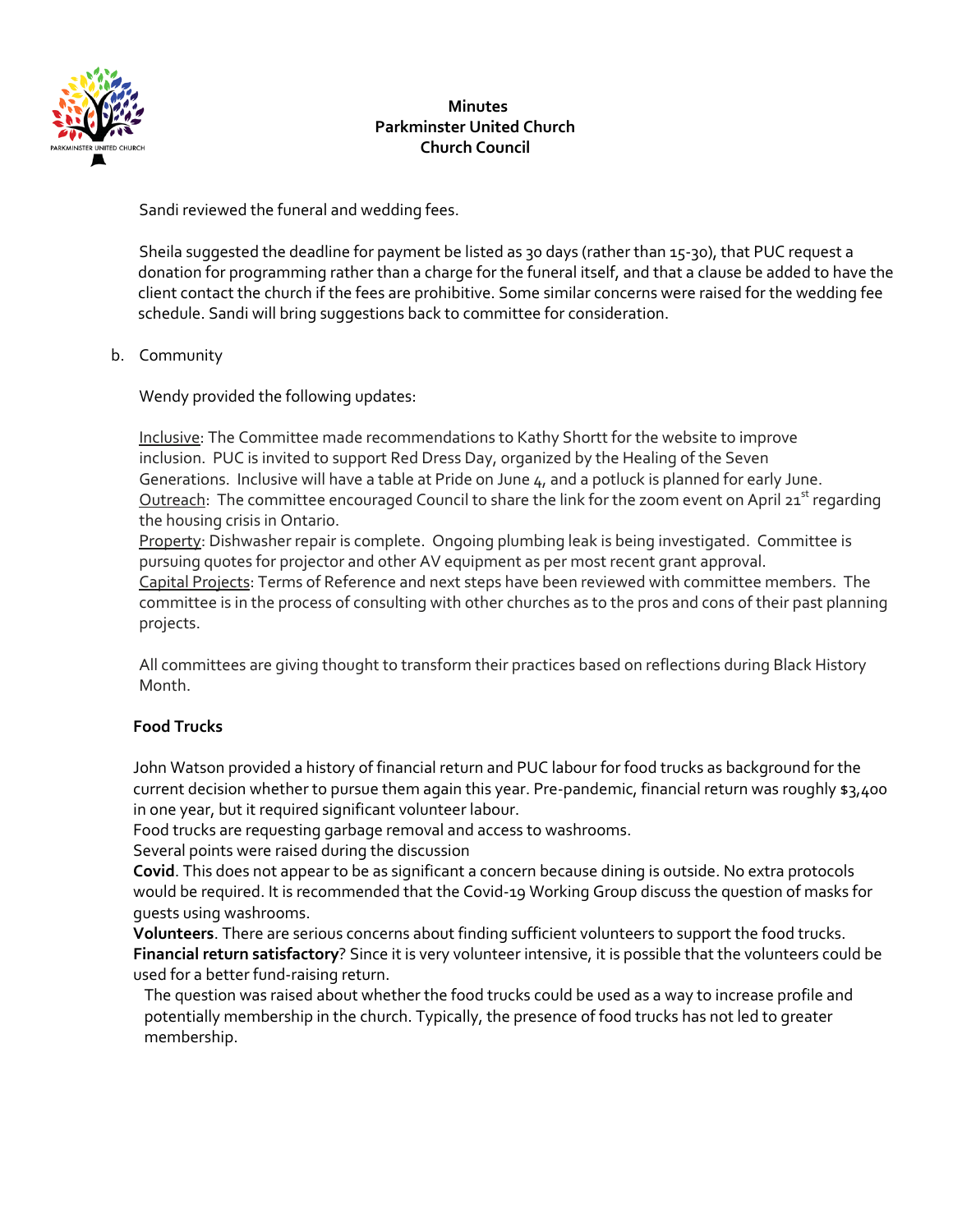

Given that this is primarily a business relationship, John will communicate to the Food Trucks that PUC will not provide facilities, and requires 10% of the night's returns. This recommendation is a reflection that the location is beneficial to the food trucks, and that it is too labour-intensive for PUC otherwise to mount.

c. Connections

Sheila reported that New Member Sunday will take place May 15,2022. Four people are transferring their membership to PUC: Karen and Andrew Cartmell, Fern Dempsey, and Joan Gugeler

Motion: **THAT the Liaison reports be accepted as presented.** Moved by Sue MacQueen, Seconded by Jeanne Foster. **Passed**

### **7. Anti-Racism Call to Action –**

Members of Council and guests had the following suggestions:

| Member         | Idea                                                                                   |
|----------------|----------------------------------------------------------------------------------------|
|                |                                                                                        |
| Kathy Shortt   | Recommends reaching out and listening to stakeholder groups about their thoughts       |
|                | on the Website.                                                                        |
| Deb Siertsema  | Encourages more pop-up events. Suggests offering language classes in the               |
|                | communities that desire them.                                                          |
| Sandi McMullen | Suggests more frequent appeals during service for congregation to engage in anti-      |
|                | racism.                                                                                |
|                | Promote to congregation the anti-racism activities that PUC is currently engaged in.   |
| Sheila Rule    | Commends welcoming team. Recommends radical hospitality to attract people in the       |
|                | first place. Host ESL training at church.                                              |
| Wendy Ridgway  | Recommends use of sign on road in front of church to indicate our inclusivity.         |
|                | Suggests a speaker series that reflects our anti-racism.                               |
| Jeanne Foster  | Supportive of church initiatives that allow for stories of individuals, as they are    |
|                | powerful motivators.                                                                   |
| Sue MacQueen   | Supportive of new flag as beacon for the church.                                       |
| Gary Bruce     | Supportive of new flag, administrative changes to include diversity in its governance, |
|                | outreach into marginalized communities.                                                |
| Jack Reynolds  | Recommends bringing diversity on to council and more outreach into community,          |
|                | including connections to local businesses to encourage them to greater diversity.      |
| Rev. Heather   | Firm believer in relational ministry. Offering church space for newcomers to Canada,   |
|                | for example. Sunday school to continue to use teaching materials that reflect          |
|                | diversity. Will continue to work anti-racism message into sermons on a regular basis,  |
|                | rather than just at specific times of year.                                            |
| Jennifer Allan | PUC could share with the congregation resources and tools for appreciating our         |
|                | privilege and talking with people with disabilities, marginalized and racialized       |
|                | communities, etc.                                                                      |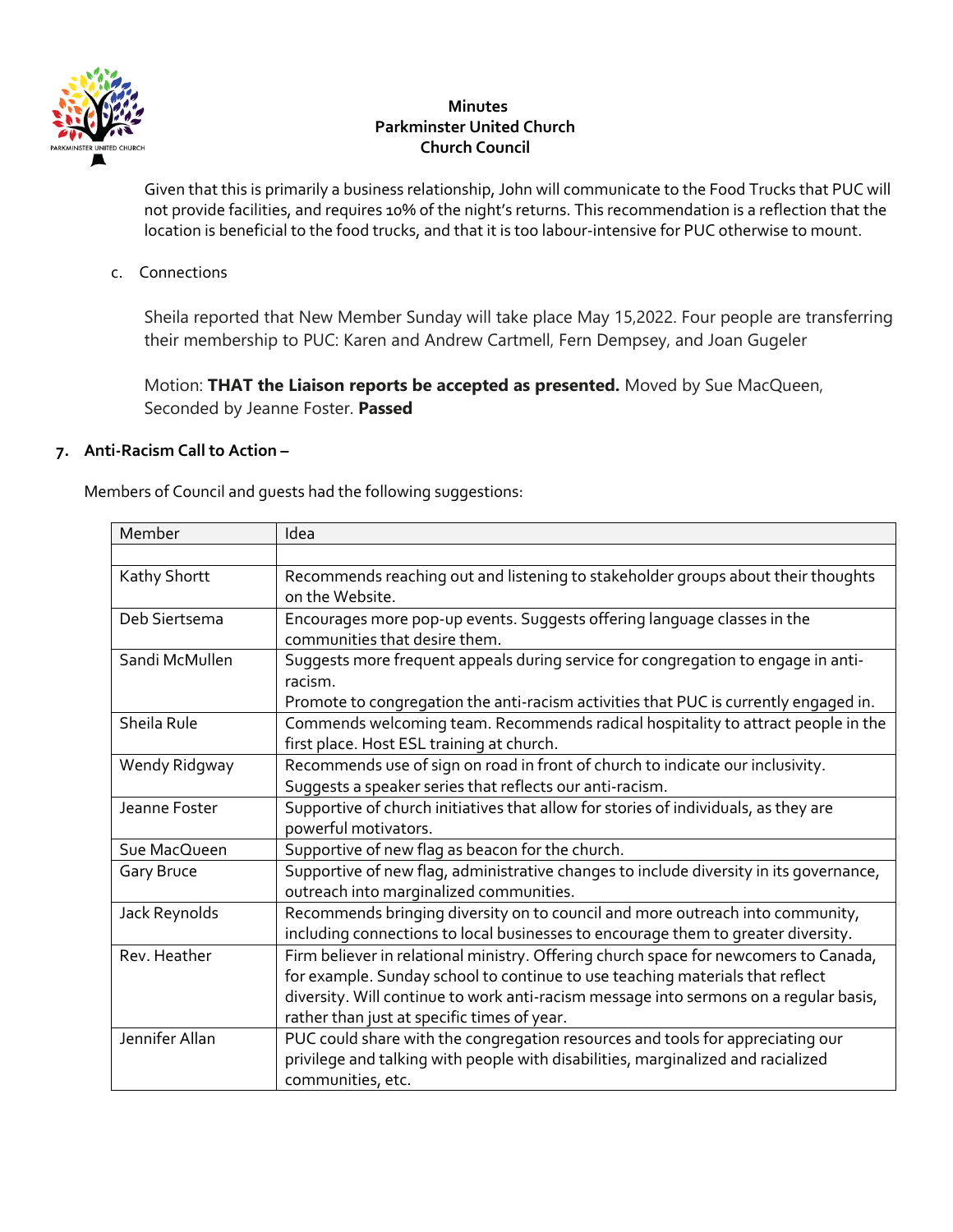

## **8. Business Arising from the Minutes**

(a) COVID-19 Working Group report See the COVID-19 WG report April 19 as Appendix 2\_\_. Jennifer highlighted some of the changes that are being implemented. The plan will continue to be revisited on a regular basis.

Motion: **THAT Council accept the COVID-19 Working Group report from the April 7, 2022 meeting.** Moved by Jeanne Foster. Seconded by Sandi McMullen. **Passed**

### **9. New Business**

(a) Financial Reports – Jack Reynolds See the Balance Sheet Report and Profit and Loss Report as Appendices 3 and 4.

Jack reported that PUC had a deficit of \$7,700 for the month of March, bringing the year-to-date deficit to \$9,600. Expenses in March were all standard items, including \$2,500 for snow removal from Jan through March, and an insurance expense which reflects one larger payment that occurs once a year. Revenue in March included:

- a \$5,000 gift from the will of a deceased son of a long-time deceased member.

- \$20,000 in member donations, including \$13,000 of PAR donations, and \$4,600 from three families that each make one large donation each year.

We are roughly tracking at the same pace as last year in terms of deficit

## Motion: **THAT Financial Reports be approved**. Moved by Deb Siertsema. Seconded by Sheila Rule. **Passed**

(b) M&P Report

Jeanne reported that members of the Ministry and Personnel Committee attended the "Basics of M&P" webinar Workshop provided by Diane Blanchard, Pastoral Relations person for the WOW Region.

Rob MacQueen has created a summary of the staff review process which has been circulated to all staff members. Interview times are currently being organized and job descriptions will be reviewed and updated with staff as a guide for discussion of past performance and future goals.

Council indicated it would request Covid-19 working group review guidelines for the purpose of conducting the interviews.

It is expected that all interviews would be completed by May 31, 2022

M&P asks to be included in messages from Staff or Committees regarding time away for ease of coordination**.**  M&P is planning a Staff Appreciation event in June. The Covid-19 working group will advise on any necessary precautions.

## **10. Any Other Business**

Kathy provided a Website update. There have been some changes based on feedback from Inclusive Ministries Committee. She requested members of the congregation provide her with testimonials for inclusion on the Website.

## **11. Next meeting: May 17 at 6:30 pm**

**12. Closing Prayer -** Reverend Heather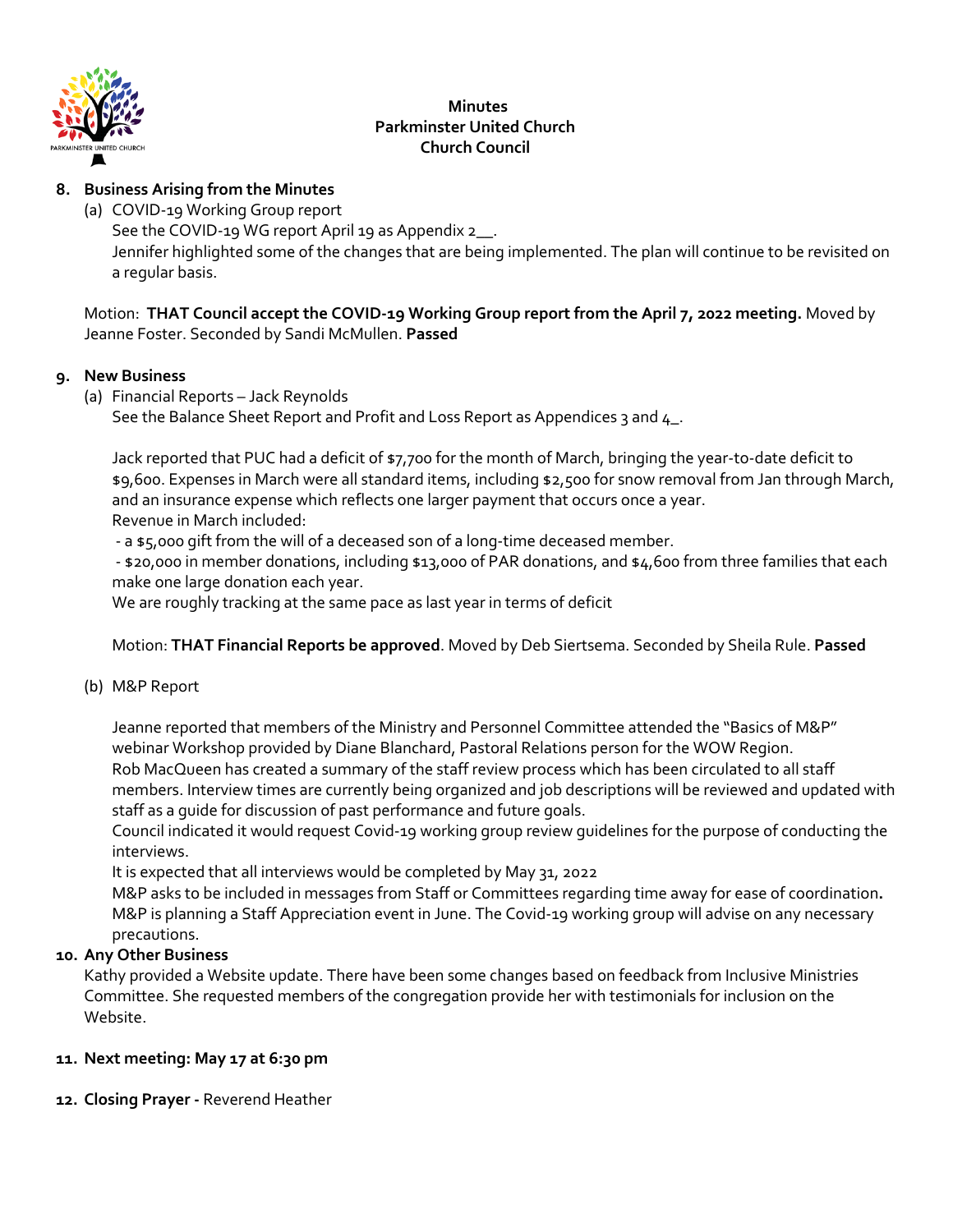# **Appendix 1**

# **Worship Schedule**

## **April 2022**

| Sunday, 3 April    | Lent $5 -$ Joe preaching                                                                         |  |
|--------------------|--------------------------------------------------------------------------------------------------|--|
| Sunday, 10 April   | Palm Sunday - Heather preaching                                                                  |  |
| Thursday, 14 April | Maundy Thursday-Time 7:30 pm, Westminster UC                                                     |  |
|                    | hosting, live and via Youtube                                                                    |  |
| Friday, 15 April   | Good Friday-Time 10:30 am, First UC hosting, live and<br>online                                  |  |
| Sunday, 17 April   | Easter Sunday-Joe preaching, Communion Sunday,<br>Heather leading children's outdoor programming |  |
| Sunday, 24 April   | 1 <sup>st</sup> Sunday after Easter-Heather Preaching, Baptism, Joe<br>on vacation               |  |

## **May 2022**

| Sunday, 1 May  | 2 <sup>nd</sup> Sunday after Easter - Heather preaching, Joe on<br>vacation                                        |  |
|----------------|--------------------------------------------------------------------------------------------------------------------|--|
| Sunday, 8 May  | Joe and Heather away for the annual meeting of<br>Western Ontario Waterways, Jayden Jones will supply<br>that day. |  |
| Sunday, 15 May | Likely new member Sunday                                                                                           |  |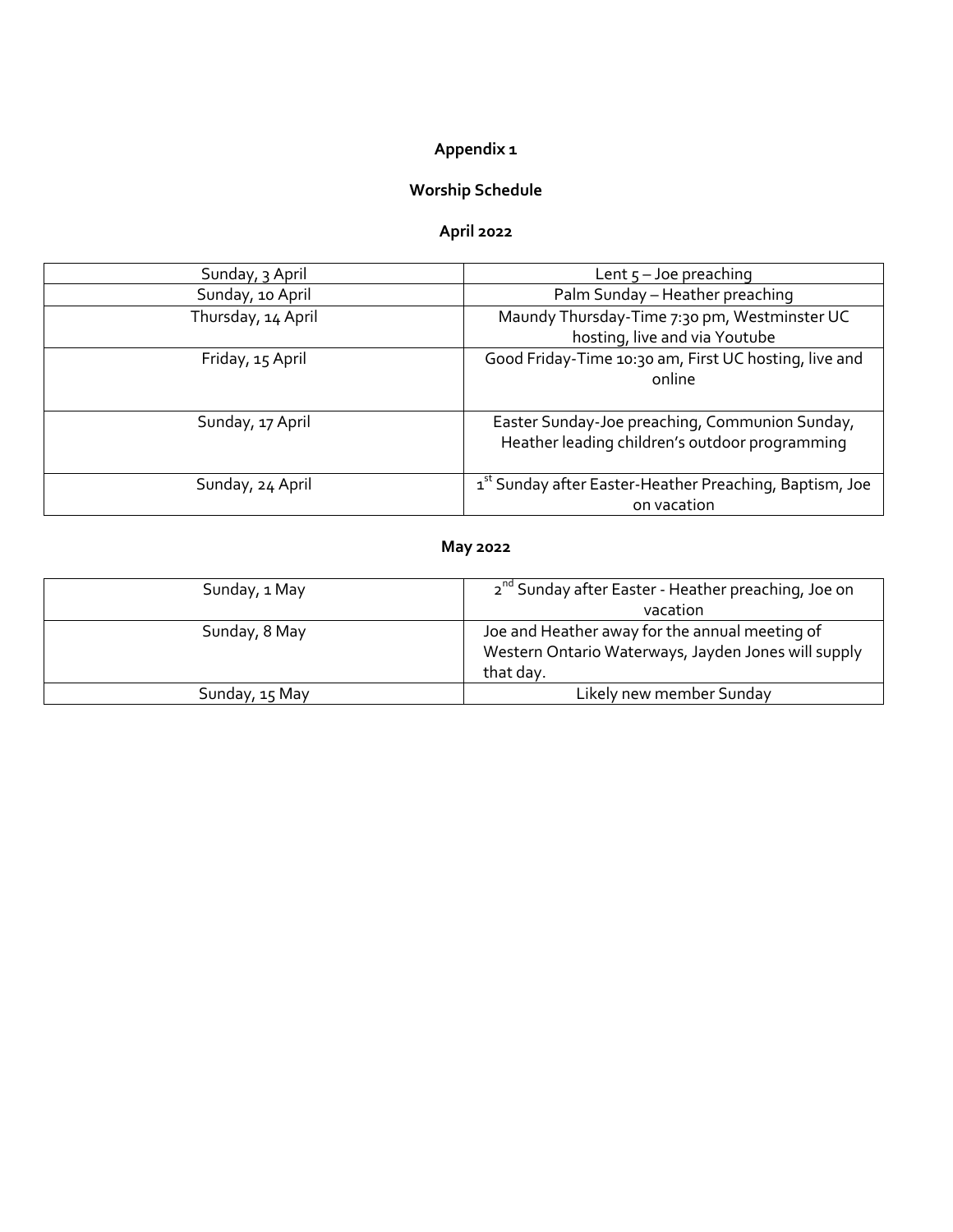## **Appendix 2**

### **COVID-19 Working Group Update Report for Council – April 19, 2022**

#### **MUTTON WEDDING**

For the minutes:

Motion: THAT the COVID-19 WG recommends to Council that the Mutton wedding party will not be required to wear masks while processing and recessing up and down the aisle, while standing at the front of the sanctuary, or when photos are being taken at the front of the sanctuary or in the Family Room. Moved by Wendy Ridgway; seconded by Bert Blackburn; passed.

Council did an e-vote on this motion on April 7th because the wedding was on April 9th.

Moved by Gary Bruce and seconded by Heather Watts. Passed.

#### **WORSHIP SAFETY PLAN**

Motion: THAT the COVID-19 WG recommend to Council that our Worship Safety Plan be changed to allow for:

i) Candle Lighter

ii) No specific physical distancing (although this will continue to be encouraged)

iii) Access to coat racks

iv) Increased elevator capacity

v) Increased family worship space capacity

vi) No out of bounds areas

Moved by Bert Blackburn; seconded by Kathy Shortt; passed. See updated Worship Safety Plan

#### **TENANTS AND CHURCH GROUP SAFETY PLANS**

Motion: THAT we continue to request tenants/church groups to submit their own safety plans which are compliant with Public Health measures and which will be kept on file at Parkminster. Moved by Bert Blackburn; seconded by Jeanne Foster; passed.

**Motion: THAT Council accept the COVID-19 Working Group report from the April 7, 2022 meeting.**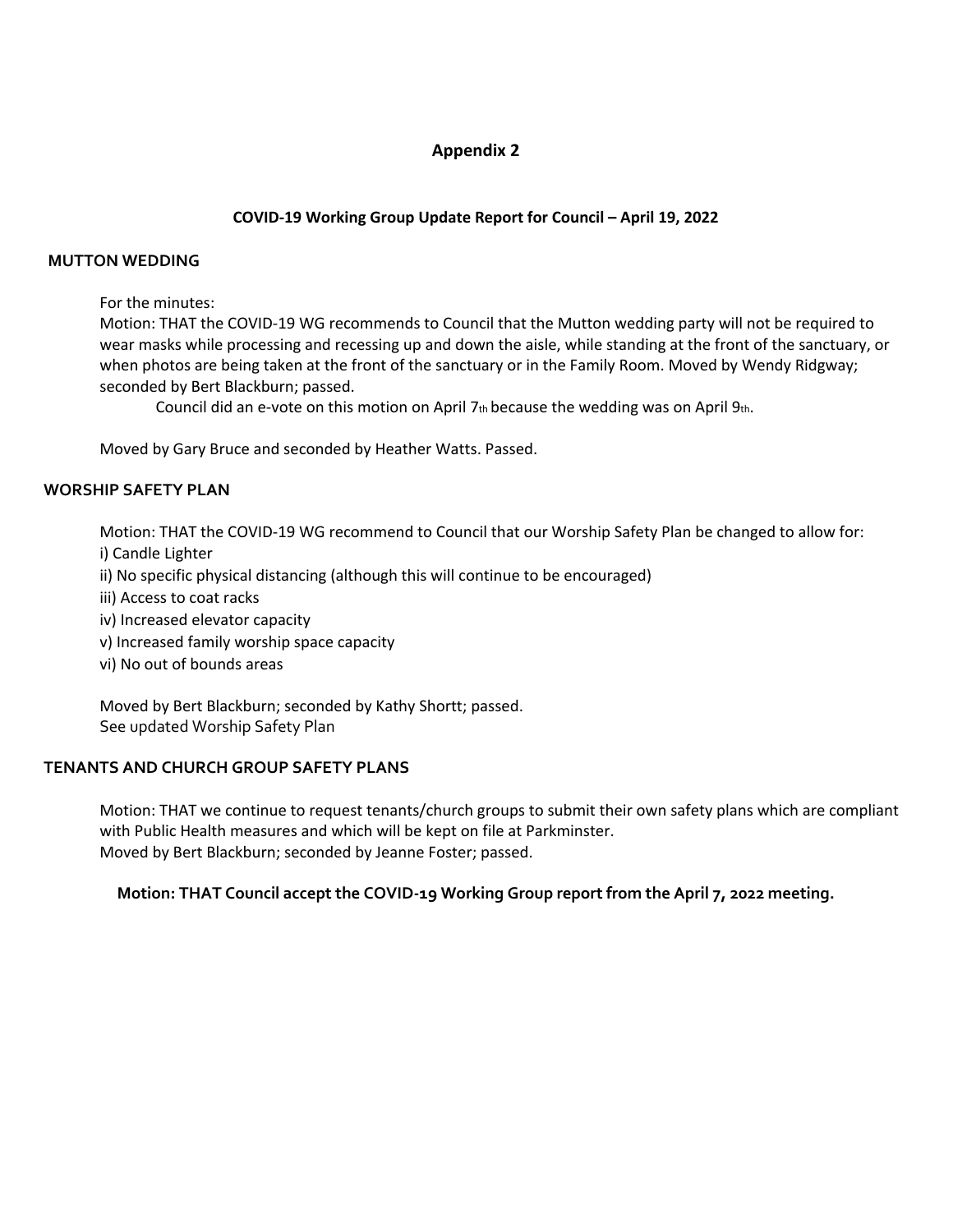# **Appendix 3**

## **Parkminster United Church Balance Sheet As of March 31, 2022**

|                                        | <b>TOTAL</b> |
|----------------------------------------|--------------|
| Assets                                 |              |
| <b>Current Assets</b>                  |              |
| Cash and Cash Equivalent               |              |
| Chequing                               | 70,779.86    |
| Savings                                | 300,026.67   |
| <b>Total Cash and Cash Equivalent</b>  | \$370,806.53 |
| Accounts Receivable (A/R)              |              |
| Accounts Receivable (A/R)              | 1,600.00     |
| <b>Total Accounts Receivable (A/R)</b> | \$1,600.00   |
| Prepaid expenses                       | 0.00         |
| <b>Total Current Assets</b>            | \$372,406.53 |
| <b>Total Assets</b>                    | \$372,406.53 |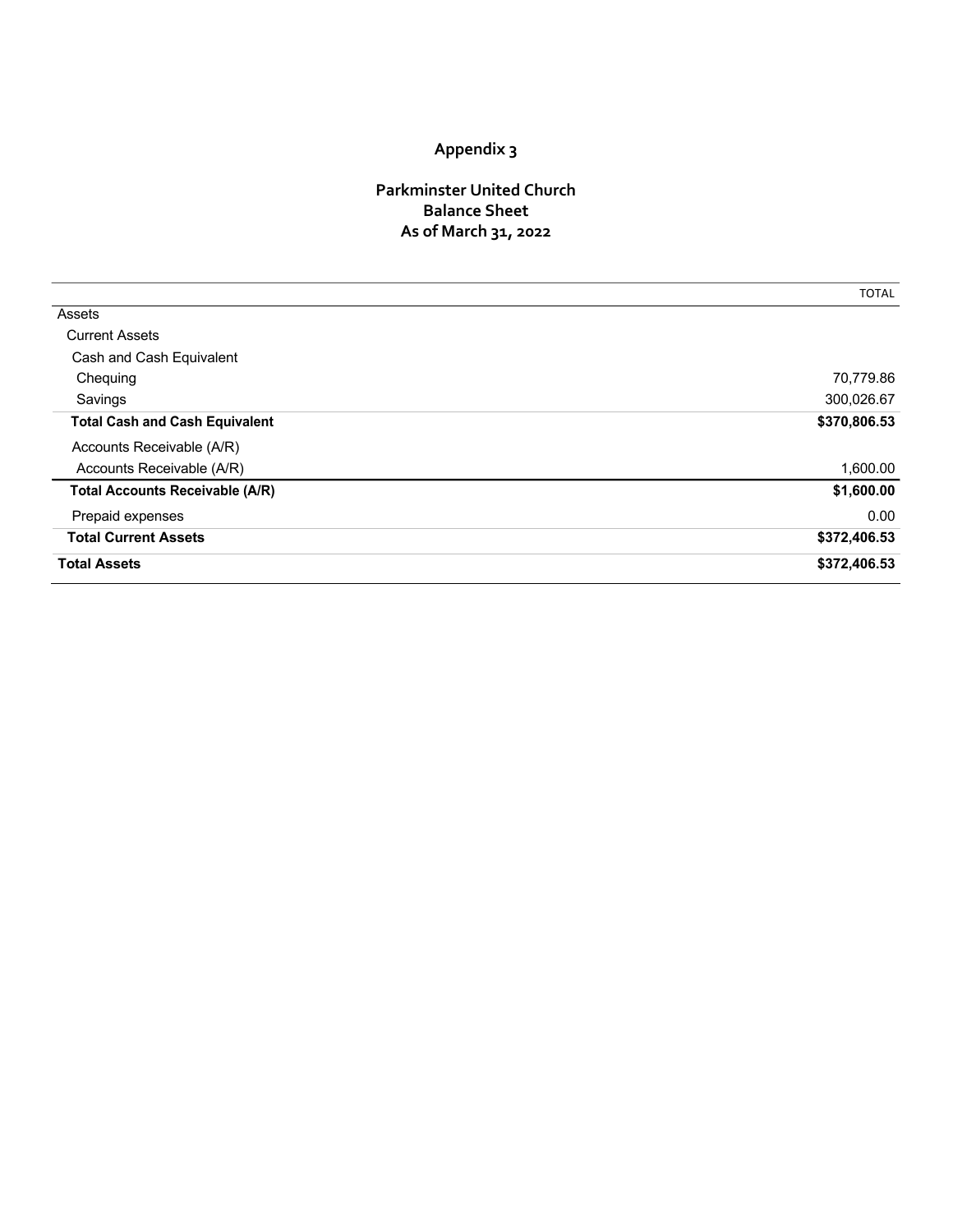|                                     | <b>TOTAL</b> |
|-------------------------------------|--------------|
| <b>Liabilities and Equity</b>       |              |
| Liabilities                         |              |
| <b>Current Liabilities</b>          |              |
| Accounts Payable (A/P)              |              |
| Accounts Payable (A/P)              | 81.12        |
| <b>Total Accounts Payable (A/P)</b> | \$81.12      |
| Accrued expenses                    | 0.00         |
| Due to Benevolent Fund              | 3,633.80     |
| Due to Bocce League                 | 20,692.90    |
| Due to Capital Fund                 | 70,208.49    |
| Due to CE Fund                      | 7,149.55     |
| Due to Endowment Fund               | 0.00         |
| Due to Inclusive Fund               | 571.17       |
| Due to IPad Grant                   | 4,818.04     |
| Due to Outreach Fund                | 0.00         |
| <b>Broadview</b>                    | $-2,282.00$  |
| Emmanuel Wayside Cafe               | $-2,100.00$  |
| Foodbank                            | 0.00         |
| General Outreach                    | 30,379.03    |
| Nicaragua                           | 0.00         |
| Outreach - other                    | 350.00       |
| Plett                               | $-4,089.48$  |
| <b>SHOW</b>                         | $-2,300.00$  |
| <b>YW Emergency Shelter</b>         | $-3,750.00$  |
| <b>Total Due to Outreach Fund</b>   | 16,207.55    |
| Due to Refugee Funds                |              |
| Due to refugee fund - Fadi          | 5,671.17     |
| Due to Refugee Fund - Siham         | 0.00         |
| Due to Refugee Support G5           | 17,458.15    |
| Due to refugees - RSC contingency   | 1,497.51     |
| Due to SAH Dabab (Al Abdullah)      | 9,649.02     |
| Due to SAH Mhd Talal Arab           | 34,922.40    |
| Due to SAH Mohamed Alshaar          | 36,100.29    |
| Due to SAH Mohammed Al Adawi        | 33,457.24    |
| <b>Total Due to Refugee Funds</b>   | 138,755.78   |
| Due to the Local Fund               | 3,175.02     |
| <b>GST/HST Payable</b>              | 0.00         |
| <b>HST Payable</b>                  | $-1,453.33$  |
| <b>Total Current Liabilities</b>    | \$263,840.09 |
| <b>Total Liabilities</b>            | \$263,840.09 |
| Equity                              |              |
| <b>Opening Balance Equity</b>       | 68,927.00    |
| <b>Retained Earnings</b>            | 49,250.68    |
|                                     |              |

|                            | <b>TOTAL</b><br>ᆘᄉ |
|----------------------------|--------------------|
| <b>Profit for the year</b> | $\sim$<br>י ג      |
|                            |                    |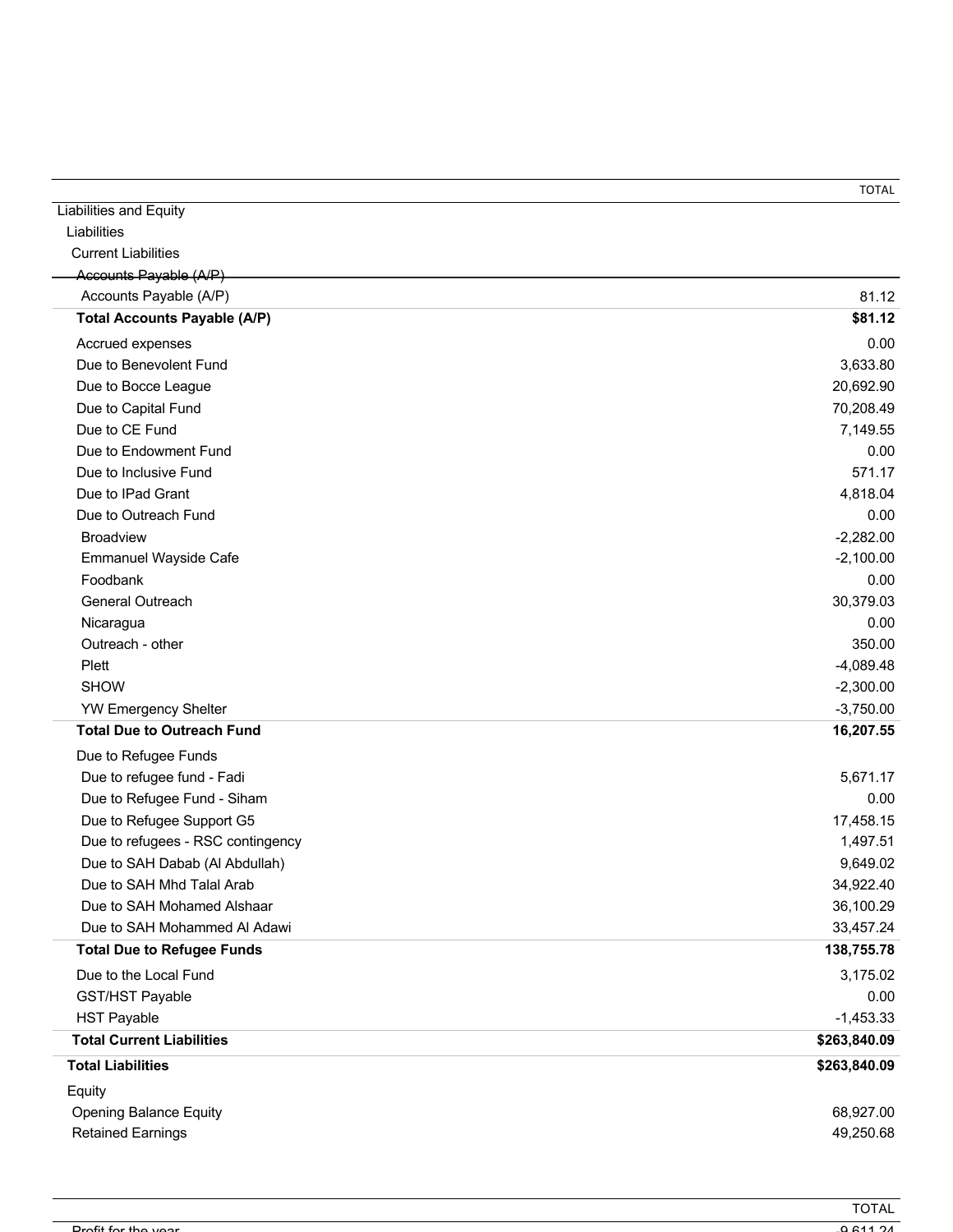| <b>Total Equity</b>                 | \$108,566,44 |
|-------------------------------------|--------------|
| <b>Total Liabilities and Equity</b> | \$372,406.53 |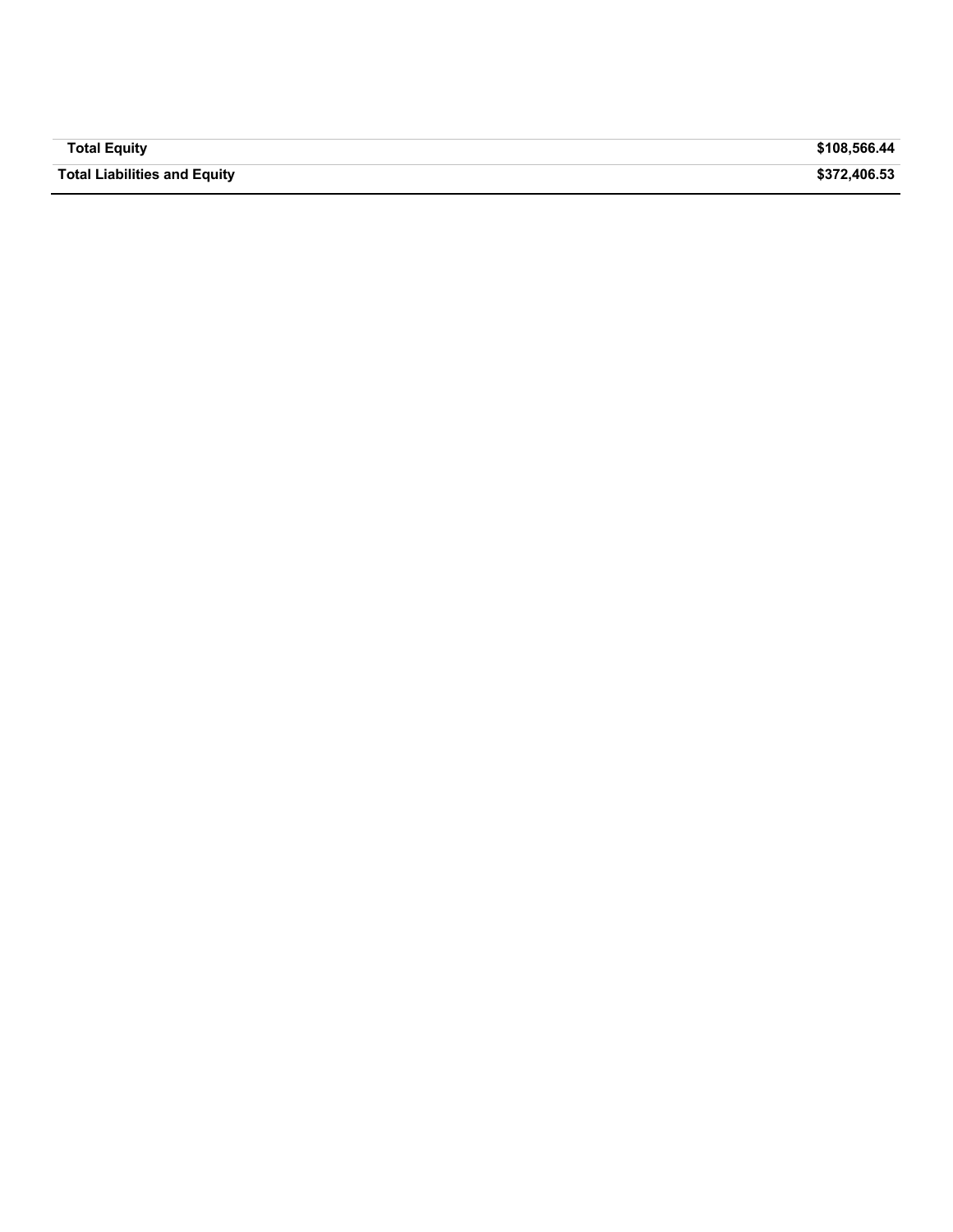## **Appendix 4 Parkminster United Church Profit and Loss Report**

|                                         | <b>TOTAL</b>     |                           |
|-----------------------------------------|------------------|---------------------------|
|                                         | JAN - MAR., 2022 | JAN - MAR., 2021 (PY YTD) |
| <b>INCOME</b>                           |                  |                           |
| <b>Endowment Fund Transfer</b>          | 2,900.00         | 2,900.00                  |
| Offerings                               |                  |                           |
| Members                                 | 49,980.00        | 47,806.00                 |
| Assessment fees                         | 1,170.00         | 150.00                    |
| Choral Scholar                          | 500.00           |                           |
| Non-tax-receipt donations               | 17,933.13        | 14,146.40                 |
| <b>Total Members</b>                    | 69,583.13        | 62,102.40                 |
| Non-members                             | 5,220.00         |                           |
| <b>Total Offerings</b>                  | 74,803.13        | 62,102.40                 |
| Other income                            |                  |                           |
| Interest                                |                  | 88.55                     |
| Miscellaneous income                    | 0.00             |                           |
| <b>Total Other income</b>               | 0.00             | 88.55                     |
| Rental Income                           | 2,210.00         | 2,335.00                  |
| <b>Total Income</b>                     | \$79,913.13      | \$67,425.95               |
| <b>GROSS PROFIT</b>                     | \$79,913.13      | \$67,425.95               |
| <b>EXPENSES</b>                         |                  |                           |
| <b>Facilities</b>                       |                  |                           |
| <b>Building &amp; Property Security</b> |                  | 39.88                     |
| Computer/Internet/Phone                 | 466.42           | 274.02                    |
| Elevator                                | 216.25           | 216.25                    |
| Gas                                     | 1,217.41         | 1,262.23                  |
| Hydro                                   |                  | 653.07                    |
| Janitorial Supplies                     |                  | 32.23                     |
| Repairs and Maintenance                 | 2,784.96         | 2,947.90                  |
| Water                                   | 1,059.68         | 721.24                    |
| <b>Total Facilities</b>                 | 5,744.72         | 6,146.82                  |
| <b>Ministry Expenses</b>                |                  |                           |
| <b>Christian Education</b>              | 25.49            |                           |
| Communications                          | 469.73           | 367.43                    |
| <b>Inclusive Committee</b>              | 151.45           | 101.21                    |
| <b>Minister Travel</b>                  | 38.56            | 31.08                     |
| Ministry Expenses - Other               | 25.65            |                           |
| Music                                   | 151.25           | 1,100.00                  |
| <b>Choral Scholars</b>                  | 391.25           | 492.50                    |
| <b>Total Music</b>                      | 542.50           | 1,592.50                  |
| Pastoral Care                           |                  | 205.22                    |
| Worship                                 |                  | 500.34                    |
| <b>Total Ministry Expenses</b>          | 1,253.38         | 2,797.78                  |